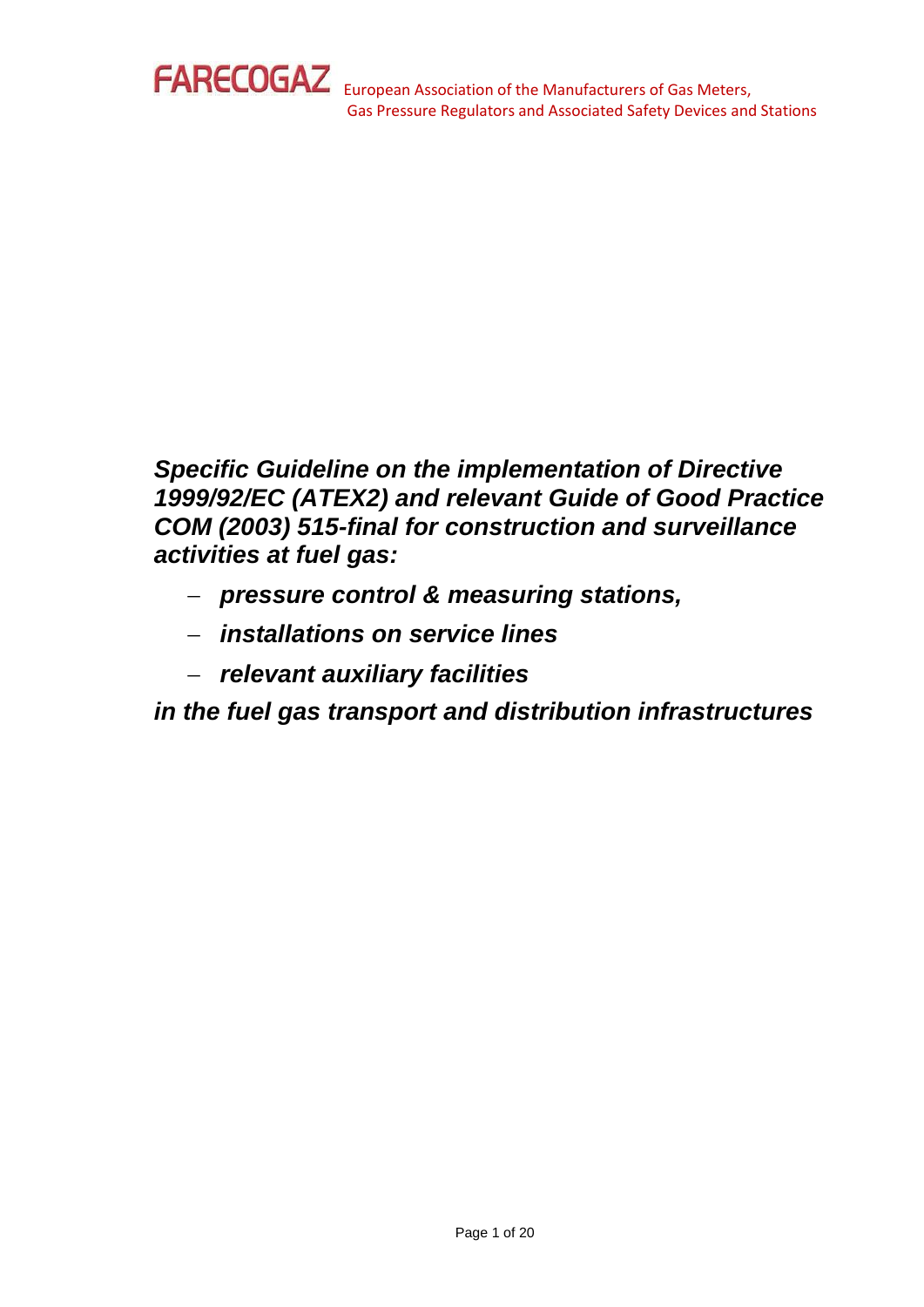# *Foreword*

*The Directive 1999/92/EC deals with minimum requirements for improving the safety and health protection of workers potentially at risk from explosive atmospheres. The European Commission, according to the provisions in article 11 of this Directive, has drawn up a non-binding Guide of Good Practice COM (2003)515-final for implementation of the Directive itself. The content of this Guide of Good Practice deals with all sectors of activity to which the Directive shall be applied.* 

*Annual Union Work Programme for European standardisation for 2018 (ref : Article 8 of Regulation (EU) No 1025/2012 on European standardisation) supports to establish minimum requirements by harmonised standards for improving the health and safety protection of workers potentially at risk from an explosive atmosphere (see point 2.7. "Action in support of a deeper and fairer internal market with a strengthened industrial basepoint")*

*This document instead should be considered as a supporting working tool only for the parties operating in the fuel gas sector and specifically for those parties that have to carry out construction and surveillance activities inside the areas of gas pressure control stations/gas measuring stations/gas odorization systems, gas installations on service lines and other auxiliary facilities in the fuel gas transmission and distribution infrastructures.* 

*The workplace specified in this document shall not be intended as that specified in the concerned Directives and/or relevant national regulations, but only that specified by this document.* 

*Therefore, this document, unless more stringent provisions from relevant national regulations are in force, indicates a "minimum practical implementation" of the Directive 1999/92/EC and relevant Guide of Good Practice COM (2003) 515-final only for workplaces specified in this document.* 

*This document specifies the obligations of all parties concerned when carrying out construction and/or surveillance activities inside workplaces as per this document.*

*Further, this document may be used as a supporting tool for preparing the "explosion protection document" specified in article 8 of the Directive 1999/92/EC and "permit-to-work form" specified in clause 4.5 of Guide of Good Practice COM (2003) 515 final.* 

*In other words, this document details only the aspects relevant to the activities involving both the employer, as responsible for workplace as per this document, and the second parties when charged for installation and/or commissioning and/or any servicing to be carried out at such a workplace.* 

*This document is intended to be applied in association with European and national legislation/regulation/standards and/or codes of practice established on this subject. In the event of conflict in terms of more restrictive requirements in European and national legislations/regulations with the requirements of this document, the European and national legislations/regulations shall take precedence.*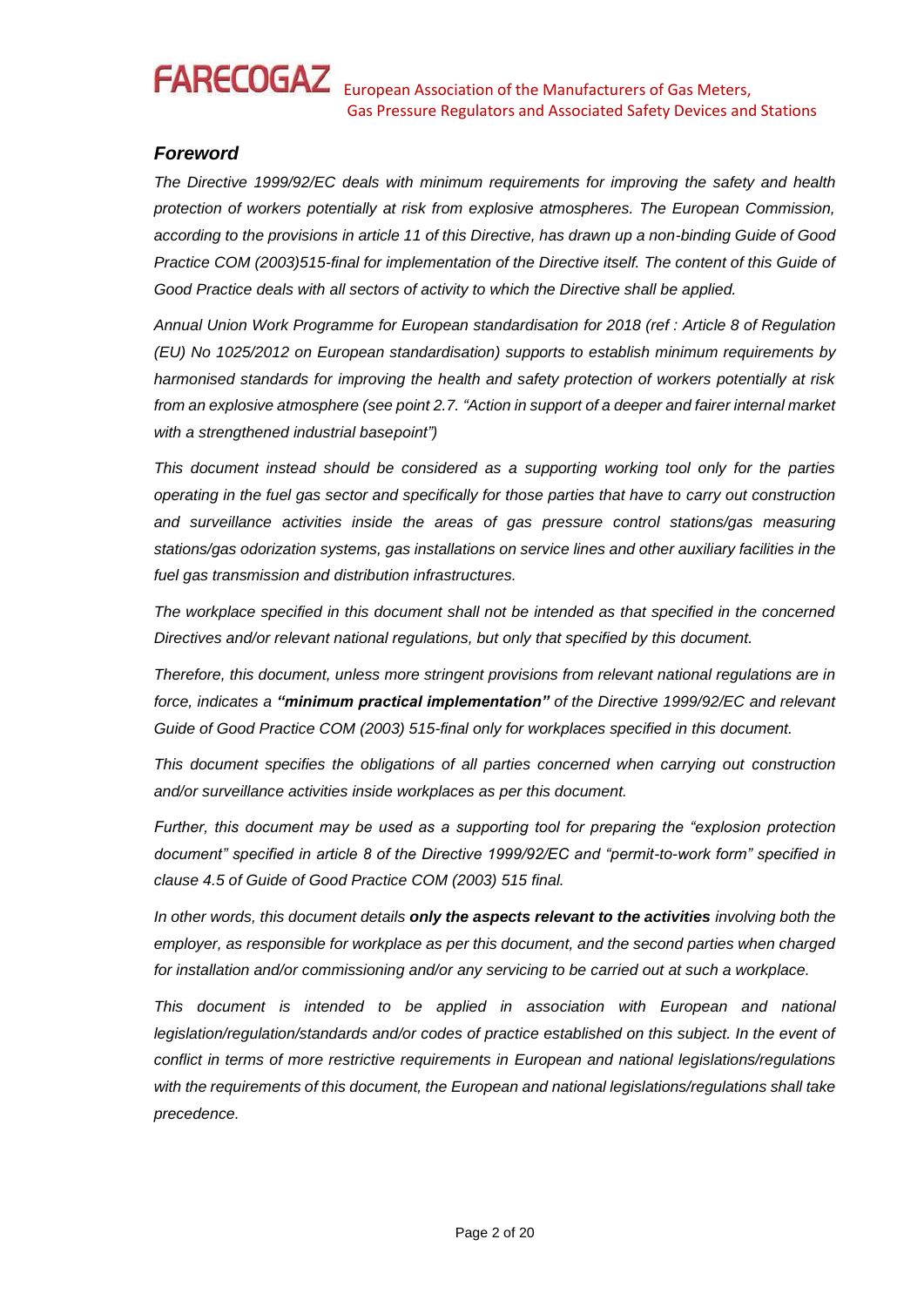# **FARECOGAZ**

# *1. Scope*

*The main targets of this document are:*

- − *give practical guidelines in terms of good practice on how to approach just the relevant activities for:*
	- o *construction (new gas installation to be constructed, new sections to be added or existing sections to be modified) and/or*
	- o *surveillance*

*to be carried out at fuel gas pressure control & measuring stations, installations on service lines and relevant auxiliary facilities (odorization, …);* 

- − *to be a specific working tool for the aforesaid activities when second parties are charged to carry out them;*
- − *to be a practical guide on how to implement the provisions of the Directive 1999/92/EC and relevant Guide of Good Practice COM (2003) 515 final for the aforesaid activities.*

*When the previously mentioned activities are carried out by employees responsible for the workplace, different safety measures can be implemented provided that they are equivalent to those specified by this document with regard to the safety and health protection of the workers. In this case the provisions of the non-binding Guide of Good Practice COM (2003) 515 final should be complied with where applicable.* 

*The fuel gas pressure control & measuring stations, installations on service lines and relevant auxiliary facilities (odorization, …) dealt with by this document are those in accordance with following European standards:* 

- − *EN 12186,*
- − *EN 12279,*
- − *EN 1776,*
- − *EN 15001-1,*
- − *gas odorization systems as per national standards (e.g. DVGW paper G280-1, UNI 9463 part 2)*

*Electrical installation may refer to:*

- − *(for construction) EN 60079-14*
- − *(for inspection and maintenance) EN 60079-17*

*and relevant national Guidelines when existing.* 

*The nature of the safety measures recommended is in accordance with the following basic principles in the order of priority as listed:* 

# *a) prevention of the formation of explosive atmospheres (see clause 3),*

*or where it is not technically possible*

### *b) avoidance of the ignition of such explosive atmospheres,*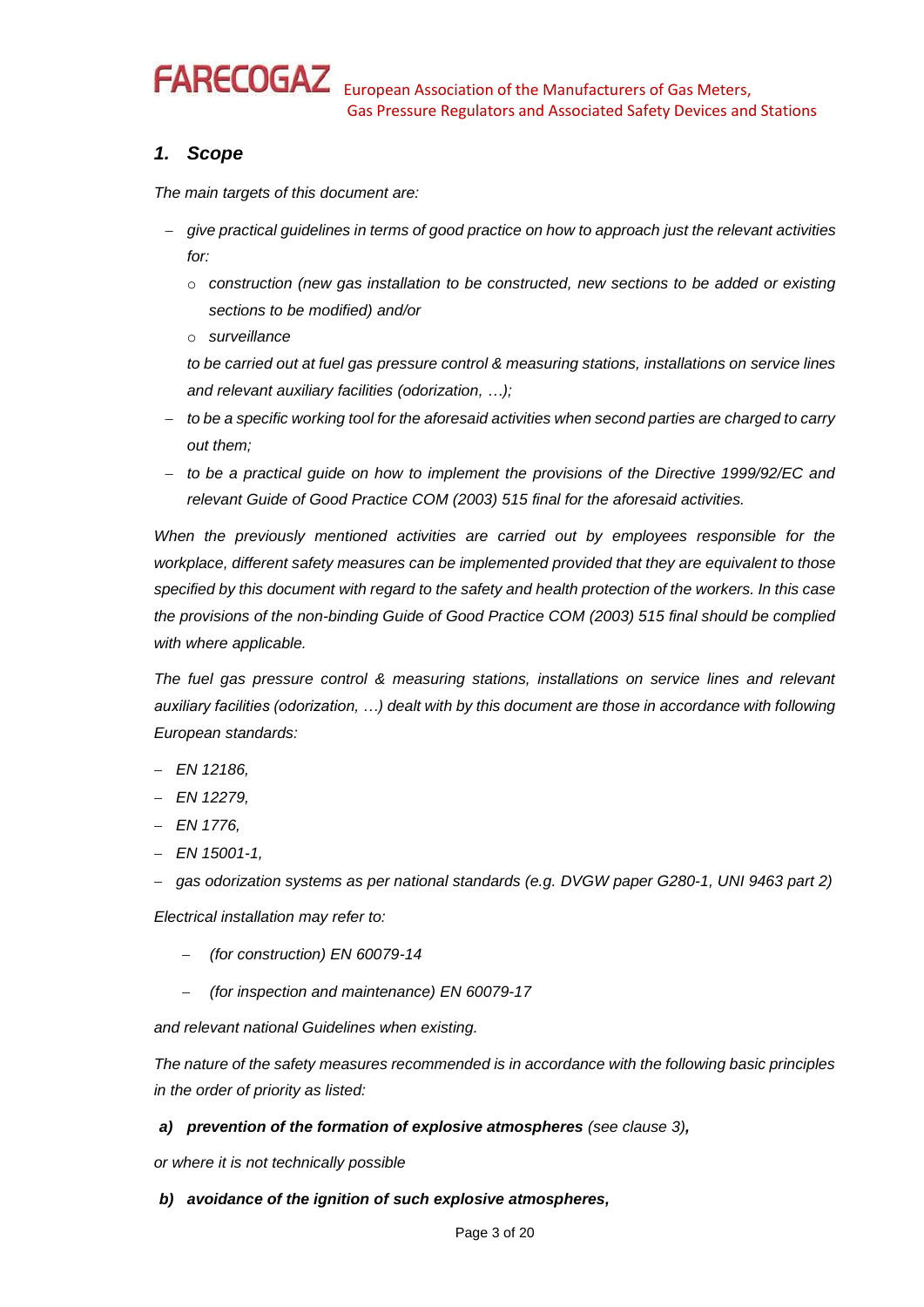# *c) mitigation of damaging effects of any explosion to guarantee health and safety of workers*

*The approach detailed in this document may be retained as a minimum provision to be complied with also for locations outside the European Union.* 

*Furthermore, paragraph 6 details the main provisions for correct behaviour to operate in emergency situations (presence of potentially explosive atmospheres).*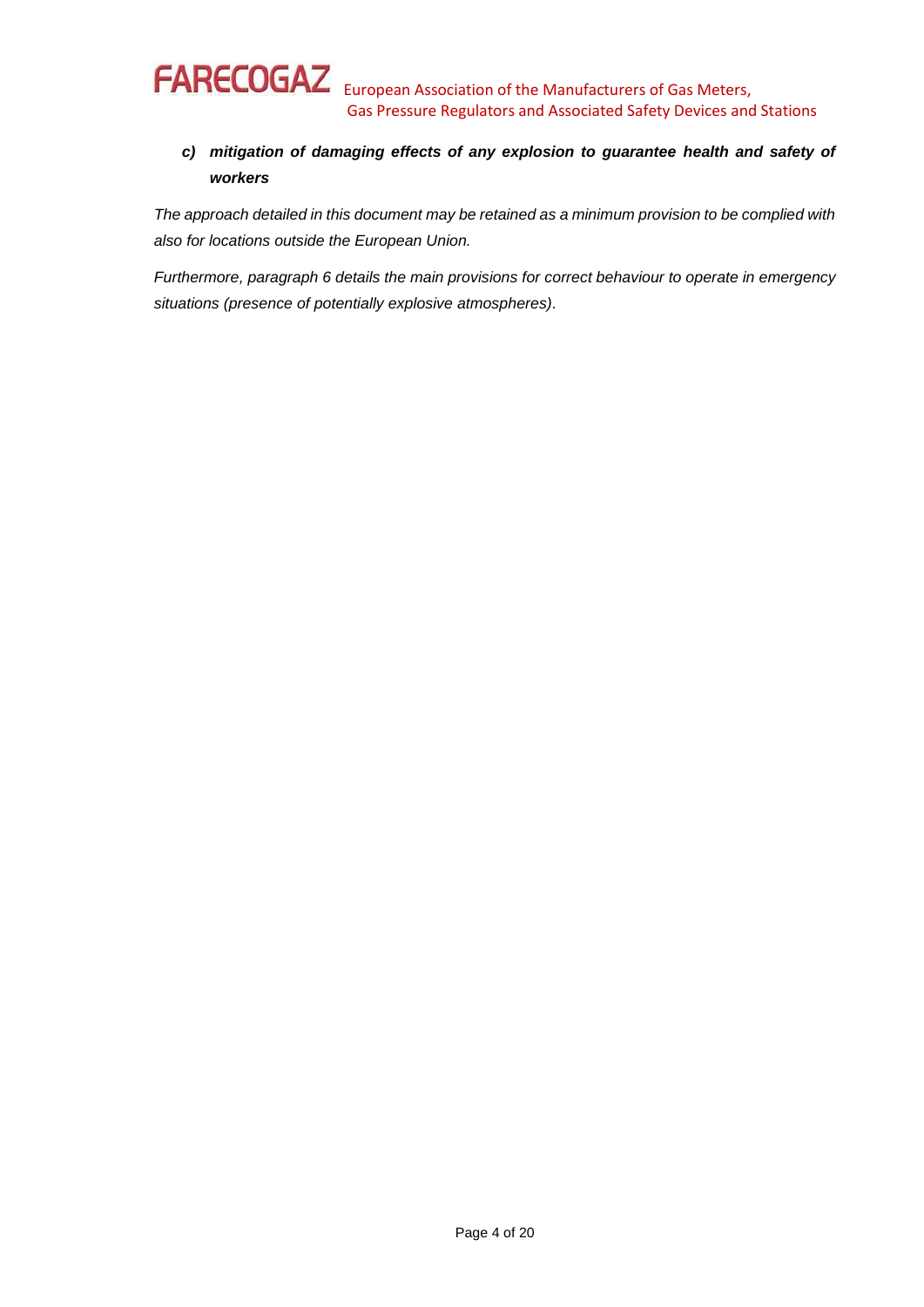# *2. Legislative and Normative references*

*For undated references, the latest edition of the referenced document (including amendments) applies.* 

- − *Directive 2014/34/EU of the European Parliament and the Council of 26 February 2014 on the harmonisation of the laws of the Member States relating to equipment and protective systems intended for use in potentially explosive atmospheres (recast).*
- − *Directive 1999/92/EC of the European Parliament and of the Council of 16 December 1999 on minimum requirements for improving the safety and health protection of workers potentially at risk from explosive atmospheres (15th individual Directive within the meaning of Article 16(1) of Directive 89/391/EEC).*
- − *Directive 89/391/EEC - OSH "Framework Directive" – Council Directive of 12 June 1989 on the introduction of measures to encourage improvements in the safety and health of workers at work - "Framework Directive"*
- − *ATEX 2014/34/UE Guidelines – 1st Edition - April 2016 "Guide to the application of the Directive 2014/34/UE of the European Parliament and of the Council of 26th February 2014"*
- − *Communication from the Commission of the European Communities COM (2003) 515 final – Communication from the Commission concerning the non-binding guide of good practice for implementing Directive 1999/92/EC of the European Parliament and the Council on minimum requirements for improving the safety and health protection of workers potentially at risk from explosive atmospheres.*
- − *CEN/SFG-I N 97 - ATEX Guidance Sheet – February 2015*
- − *ISO/TS 16922 - Natural gas — Guidelines for odorizing gases*
- − *EN 1127-1, Explosive atmospheres. Explosion prevention and protection. Basic concepts and methodology*
- − *EN 1776 - Gas infrastructure - Gas measuring system - Functional requirements.*
- − *EN ISO 9001, Quality management systems - Requirements (ISO 9001:2015)*
- − *EN 12186, Gas infrastructure - Gas pressure regulating stations for transmission and distribution - Functional requirements*
- − *EN 12279, Gas supply systems – Gas pressure regulating installations on service lines – Functional requirements*
- − *EN 15001-1, Gas infrastructure — Gas installation pipework with an operating pressure greater than 0,5 bar for industrial installations and greater than 5 bar for industrial and non-industrial installations — Part 1: Detailed functional requirements for design, materials, construction, inspection and testing*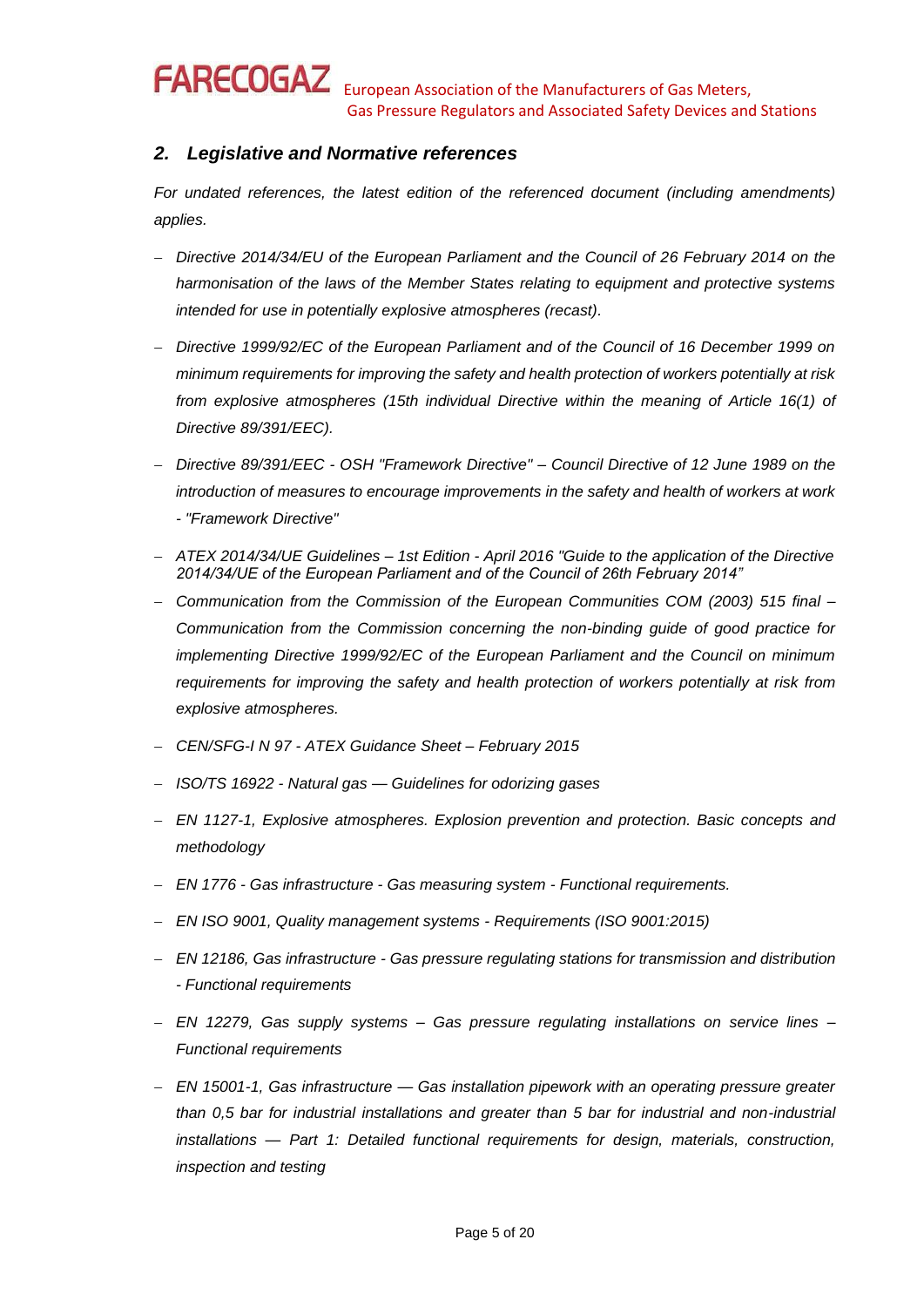- − *EN 15001-2, Gas infrastructure — Gas installation pipework with an operating pressure greater than 0,5 bar*
- − *for industrial installations and greater than 5 bar for industrial and non-industrial installations — Part 2: Detailed functional requirements for commissioning, operation and maintenance*
- − *EN 15399, Gas Infrastructure – Safety Management Systems for gas networks with maximum operating pressure up to and including 16 bar*
- − *EN 16348, Gas infrastructure. Safety Management System (SMS) for gas transmission infrastructure and Pipeline Integrity Management System (PIMS) for gas transmission pipelines. Functional requirements*
- − *EN 60079-10-1, Explosive atmospheres. Classification of areas. Explosive gas atmospheres*
- − *EN 60079-14, Explosive atmospheres - Part 14: Electrical installations design, selection and erection*
- − *EN 60079-17:2014, Explosive atmospheres. Electrical installations inspection and maintenance*
- − *EN 60079-29-2, Explosive atmospheres. Gas detectors. Selection, installation, use and maintenance of detectors for flammable gases and oxygen*
- − *EN 61779-1, Electrical apparatus for the detection and measurement of flammable gases - Part 1: General requirements and test methods*
- − *CLC/TR 60079-32-1, Explosive atmospheres. Electrostatic hazards, guidance*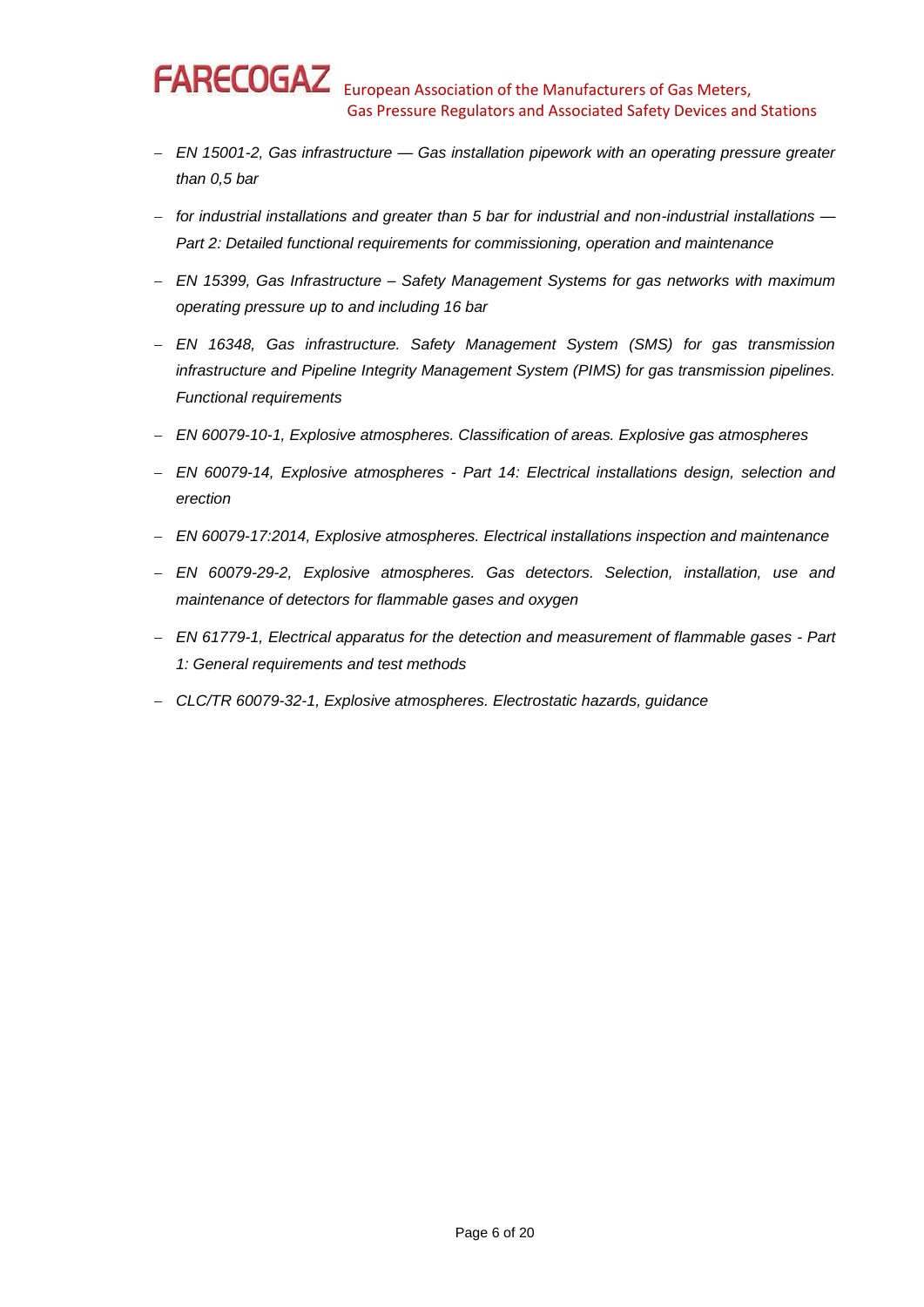# **FARECOGAZ**

# *3. Definitions*

*For the purpose of this document, the following terms and definitions listed in alphabetic order apply.* 

## *Apparatus*

*Fixed device, control device, instrument, detection and prevention system that, stand-alone or combined, is intended for energy transport, measurement and control, and used in fuel gas pressure control & measuring stations, installations on service lines and relevant auxiliary facilities (odorization, …).* 

## *Employer*

*A legal entity or person that/who is contractually bound to a worker - the employee - to give that worker money as a salary or wages, in exchange for ongoing work and for which the employer directs the work and exercises fundamental control over the work.*

In this document, according to different subjects operating in the workplace (contracting *company/contractor), employer's delegated obligations can be transferred from the employer to:* 

- *a) Workplace holder (delegated by employer of contracting company);*
- *b) Responsible for the workplace - station/installation/auxiliary facility (delegated by employer of contracting company);*
- *c) Holder or responsible of service organization (delegated by employer);*
- *d) Other employee delegated by employer*

### *ATEX equipment*

*See Art. 2 – Point (1) - ATEX Directive 2014/34/EU of 26 February 2014 on the harmonisation of the*  laws of the Member States relating to equipment and protective systems intended for use in *potentially explosive atmospheres (recast)*

### *Explosive atmosphere*

*'explosive atmosphere' means a mixture with air, under atmospheric conditions, of flammable substances in the form of gases, vapours, mists or dusts in which, after ignition has occurred, combustion spreads to the entire unburned mixture (ATEX II)*

'explosive atmosphere' means a mixture with air, under atmospheric conditions, of flammable *substances in the form of gases, vapours, mists or dusts in which, after ignition has occurred, combustion spreads to the entire unburned mixture (ATEX I)* 

### *Gas equipment*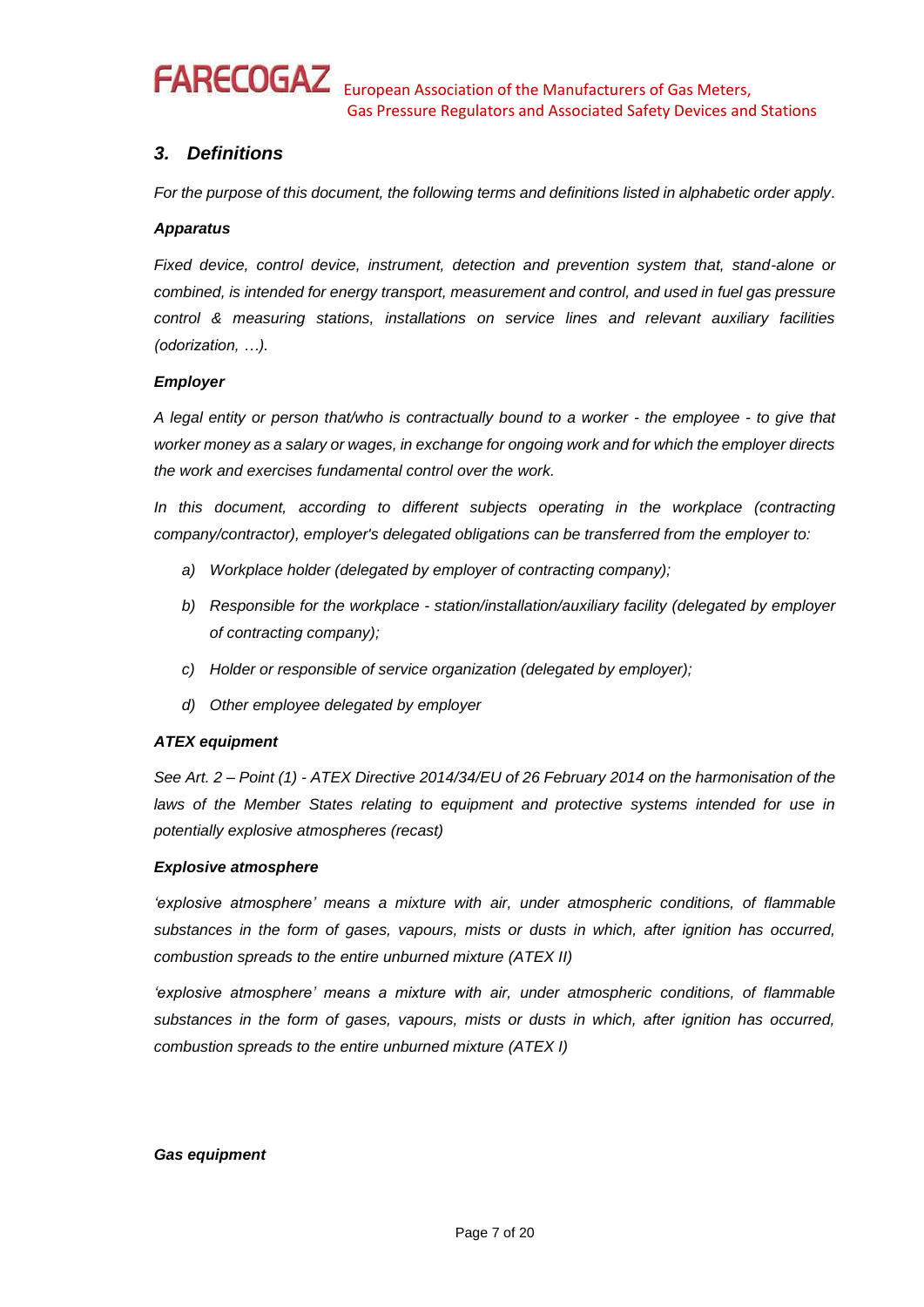*Any apparatus that may be found in fuel gas pressure control & measuring stations, installations on service lines and relevant auxiliary facilities (odorization, …).*

### *Hot Work*

*An operation that can produce enough heat from flame, spark or other source of ignition, with sufficient energy to ignite flammable vapors, gases, or dust. Hot work includes, but is not limited to, such things as electric arc and gas welding, chipping, flaming, grinding, gas cutting, abrasive blasting, brazing, soldering, temporary use of non-Ex electrical devices, use of internal combustion engine. (ref.: API RP 2009 "Safe Welding, Cutting, and Hot Work Practices in the Petroleum and Petrochemical Industries").* 

### *LFL (Lower Flammability Limit) and UFL (Upper Flammability Limit)*

- − *LFL: Concentration of flammable gas, vapour or mist in air, below which there is no explosive atmosphere due to gas being present.*
- − *UFL: Concentration of flammable gas, vapour or mist in air, above which there is no explosive atmosphere due to gas being present.*

*Ref. EN 60079-10-1*

#### *Permit-to-work*

*According to clause 4.5 of Communication from the Commission of the European Communities COM (2003) 515 final, permit-to-work is a document released by responsible for the workplace or his/her delegate, that authorises the technical operator to perform a specific task inside classified places where explosive atmospheres may occur (ref. art. 7 and Annex I of Directive 1999/92/EC) in the framework of gas pressure control & measuring stations, installations on service lines and relevant auxiliary facilities (odorization, …)*

#### *Portable fuel gas detector*

*Electric apparatus capable to emit a perceptible alarm when a potentially hazardous gas concentration occurs and suitable to be used in potentially explosive atmospheres.* 

*See also EN 60079-29-2*

#### *Potentially dangerous situation*

*Situation in a workplace in which a not foreseen potentially explosive atmosphere occurs, because of incidental and/or accidental faults and in which any potential ignition is not reasonably expected. (e.g. incidental leakages from sealing components, incidental failure of non-metallic pressure containing parts such as rubber diaphragms, etc.).*

#### *Potentially Explosive Atmosphere*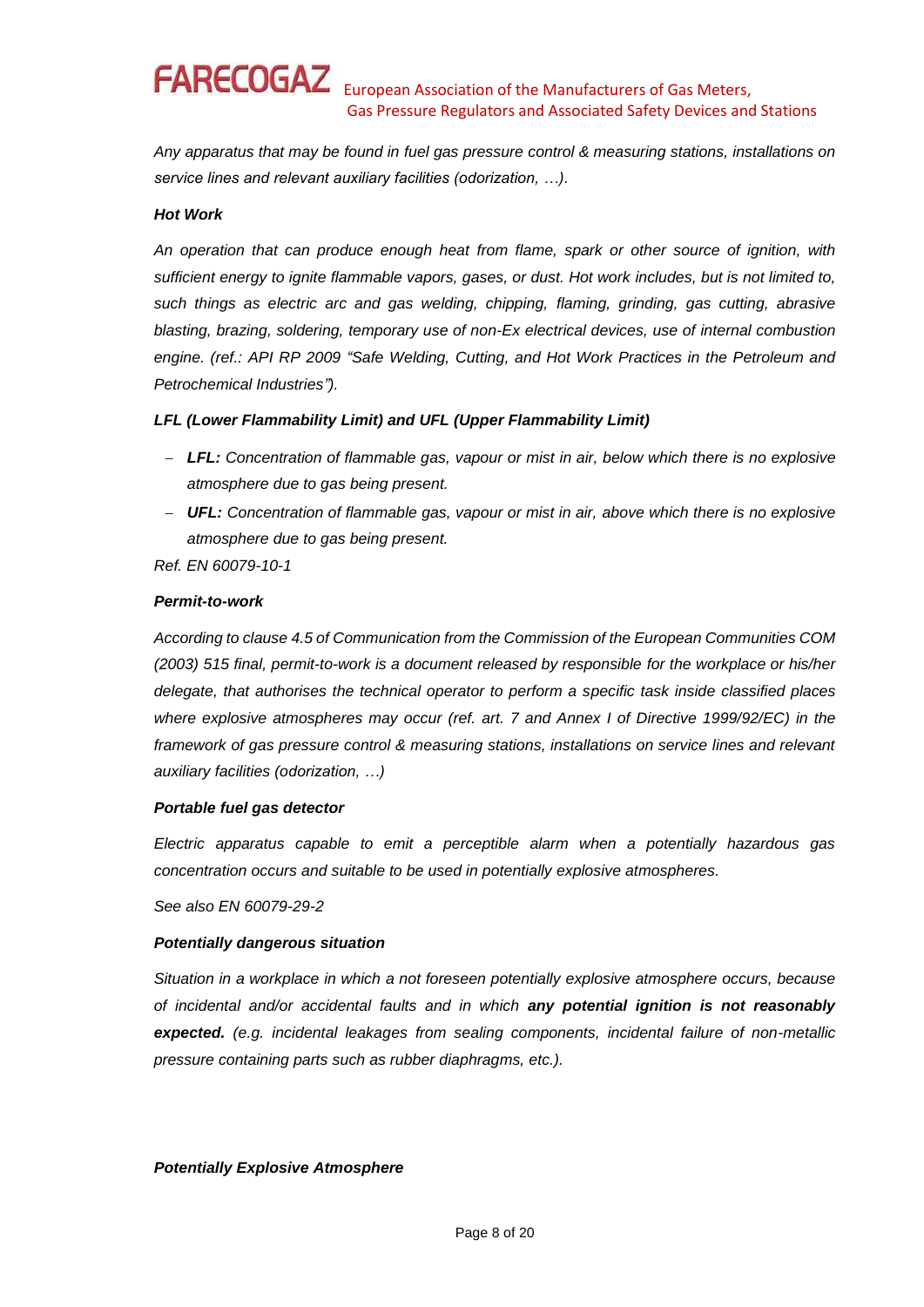*'potentially explosive atmosphere' means an atmosphere which could become explosive due to local and operational conditions (ATEX I)*

## *Responsible for the workplace*

*The employer in accordance with article 3 of the Directive 1999/92/EC or the person specifically appointed by the employer, who:* 

- − *guarantees the operation of fuel gas transport and distribution infrastructure,*
- *is responsible of maintaining the safety conditions during surveillance activities (commissioning, maintenance, …)*



### *Second party*

*Technical Service to which the construction and/or surveillance activities are commissioned by the responsible for the workplace*

### *Station / installation / auxiliary facility*

*Infrastructure for transport and distribution of fuel gas (ref.: EN 12186, EN 1776, EN 12279, ISO/TS 16922).* 

### *Surveillance*

*All activities that are carried out at site, from the first commissioning of the gas equipment directed towards the safety and the efficiency of the assemblies in order to ensure the continuity in supplying of fuel gas during the foreseen technical life of the assemblies themselves. The surveillance includes following activities:*

- ➢ *first commissioning,*
- ➢ *management of the assembly,*
- ➢ *preventive maintenance*
- ➢ *corrective maintenance,*
- ➢ *integrity strength verification.*

### *Technical operator (worker)*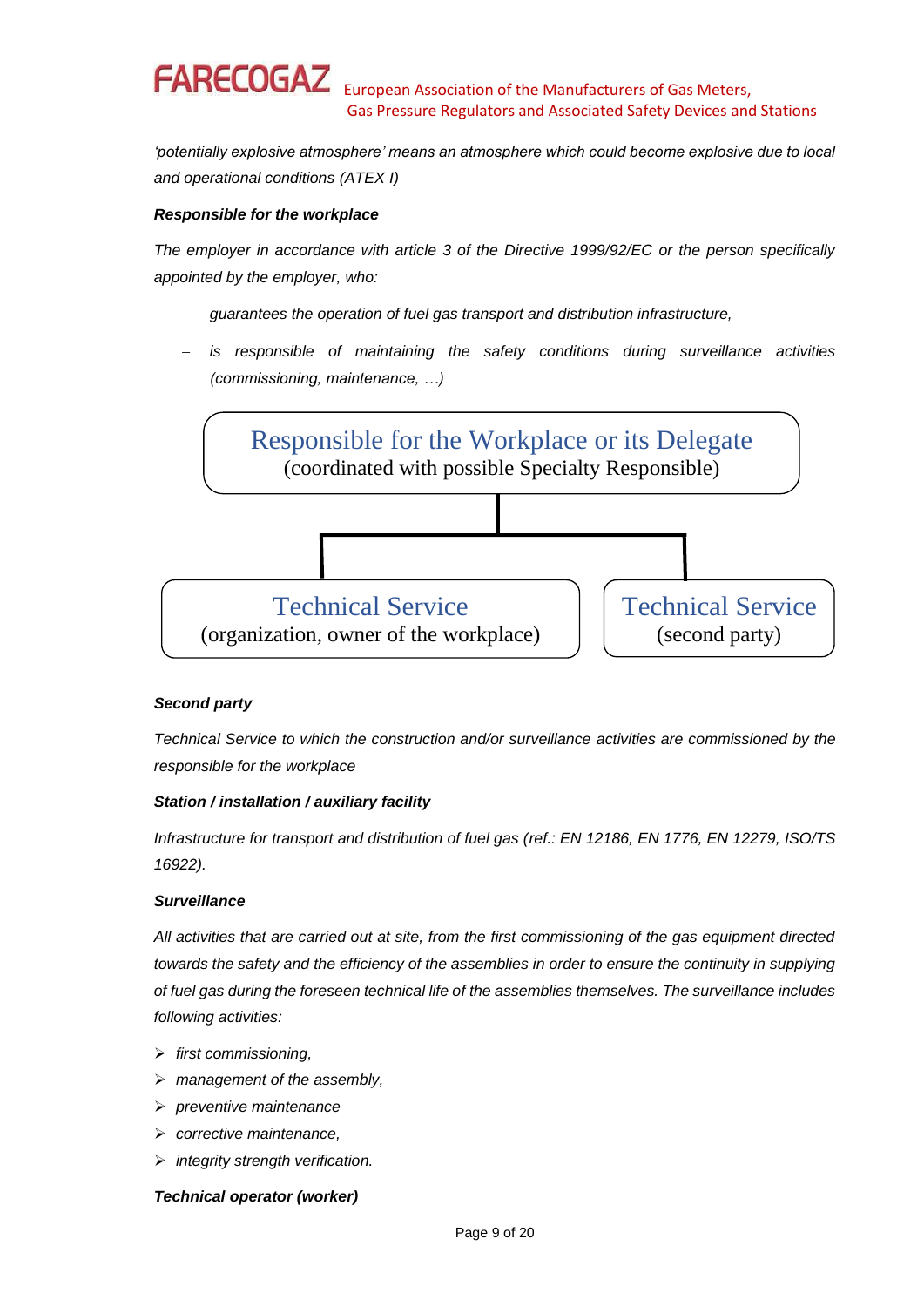*Person who has in charge to carry out construction and surveillance activities on workplaces, subject of this document.*

#### *Technical service*

*Self –employed worker, or company or organisation that employs technical operators.* 

*Such technical service can be part of the organization, owner of the workplace.* 

#### *Work equipment*

*(ref.: Directive 2009/104/EC concerning the minimum safety and health requirements for the use of work equipment by workers at work)* 

*'work equipment': any machine, apparatus, tool or installation used at work*

*'danger zone': any zone within or around work equipment in which an exposed worker is subject to a risk to his health or safety*

*'operator': the worker or workers given the task of using work equipment*

#### *Workplace*

*Working areas inside a classified zone as per article 7 of the Directive 1999/92/EC within fuel gas pressure control & measuring stations, installations on service lines and relevant auxiliary facilities (odorization, …), in which a technical operator carries out activities while the stations/installations/auxiliary facilities are under fuel gases pressure.*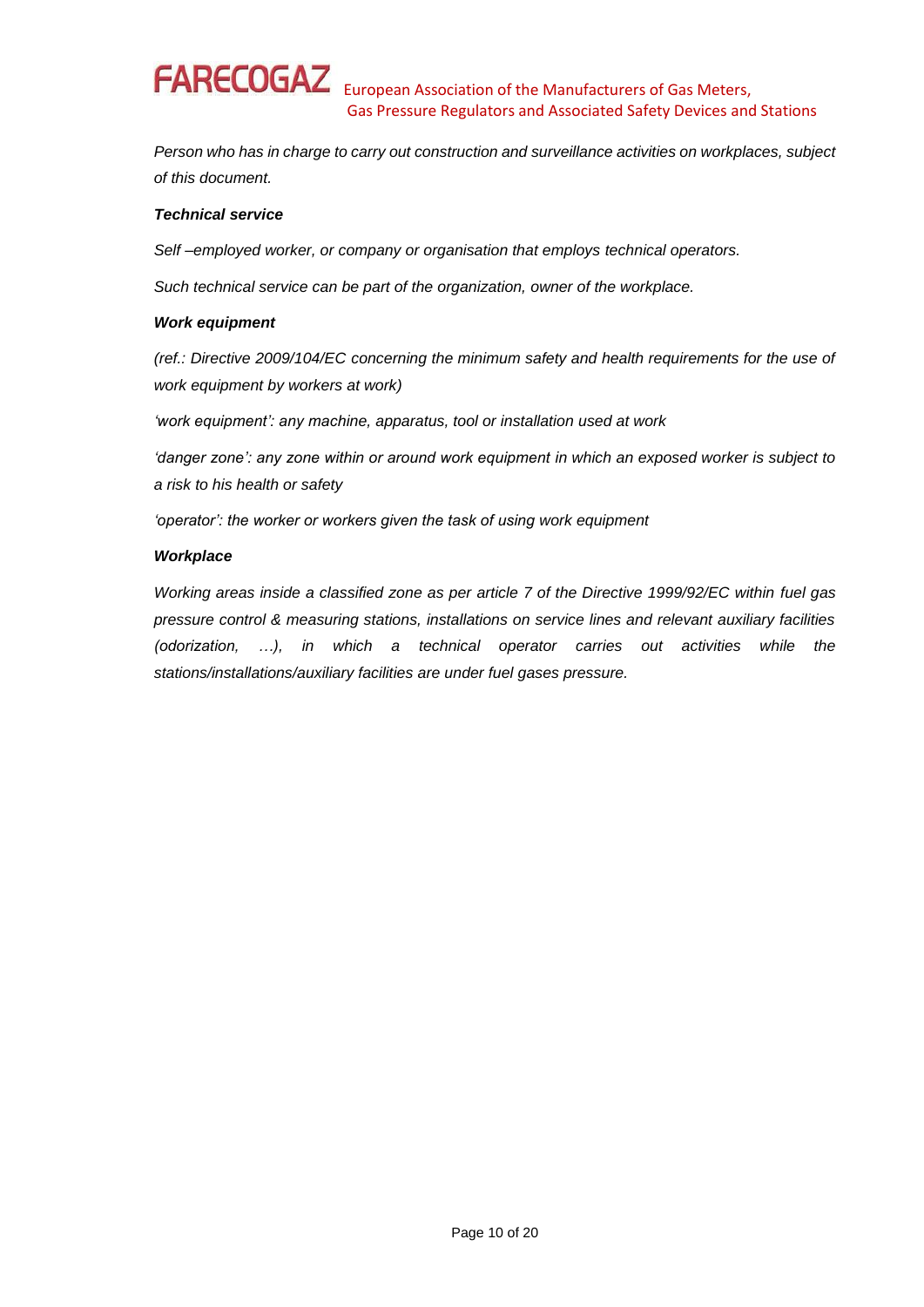# *4. Preliminary reccomendations*

# *4.1. Qualification of Personnel*

*Technical operators (workers) in charge of construction and surveillance activities shall be competent, adequately trained, authorized and, in case, qualified in accordance with National rules (see also clause 4.5.2 of EN 15399 and clause 4.4.2 of EN 16348).*

# *4.2. Documentation, marking and equipment certification*

*Suitability of equipment to be installed and used in potentially explosive atmospheres shall be attested in the 'explosion protection document' in accordance with Art. 8 of Directive 1999/92/EC (see also Table 1 below)* 

*Stand alone or combined (assembly) equipment used in pressure control & measuring stations, installations on service lines and relevant auxiliary facilities (odorization, …) in the fuel gas transmission and distribution infrastructures can be:* 

- *A. Equipment in the scope of Directive 2014/34/EU; in this case, it shall be supplied with CE marking, EU Declaration of Conformity and instructions and safety information in a language which can be easily understood by end-users in the Member State;*
- *B. Equipment that, after ATEX (risks) analysis, has no own potential sources of ignition, it's not in the scope of Directive 2014/34/EU; in this case, can be accompanied by "Declaration of Suitability" to be installed and used in potentially explosive atmospheres; this declaration shall be issued by Manufacturer (see template in Annex A).*

| Zone class where<br>equipment is installed<br>or used <sup>a)</sup>         | Type of equipment b) |  |  |  |
|-----------------------------------------------------------------------------|----------------------|--|--|--|
| Category 1 or out of the scope of Directive 2014/34/EU<br>0                 |                      |  |  |  |
| Categories 1 or 2 or out of the scope of Directive 2014/34/EU               |                      |  |  |  |
| Categories 1 or 2 or 3 or out of the scope of Directive 2014/34/EU<br>2     |                      |  |  |  |
| Classification according to Directive 1999/92/EC - Art. 7 and Annex I<br>a) |                      |  |  |  |
| Classification according to Directive 2014/34/EU<br>b)                      |                      |  |  |  |

| Table 1: Correlation between type of hazardous area and relevant installed or used |  |  |  |  |  |
|------------------------------------------------------------------------------------|--|--|--|--|--|
| equipment installed or used                                                        |  |  |  |  |  |

### *NOTES of Table 1:*

- *i. Equipment referred to in above point "A" shall not bear the ATEX CE Marking;*
- *ii. Assemblies, that include an ATEX certified equipment (e.g. regulator with integral microswitch) are in the scope of Directive 2014/34/EU and shall be managed according to document CEN/SFG-I N 97 - ATEX Guidance Sheet – February 2015; in particular, the*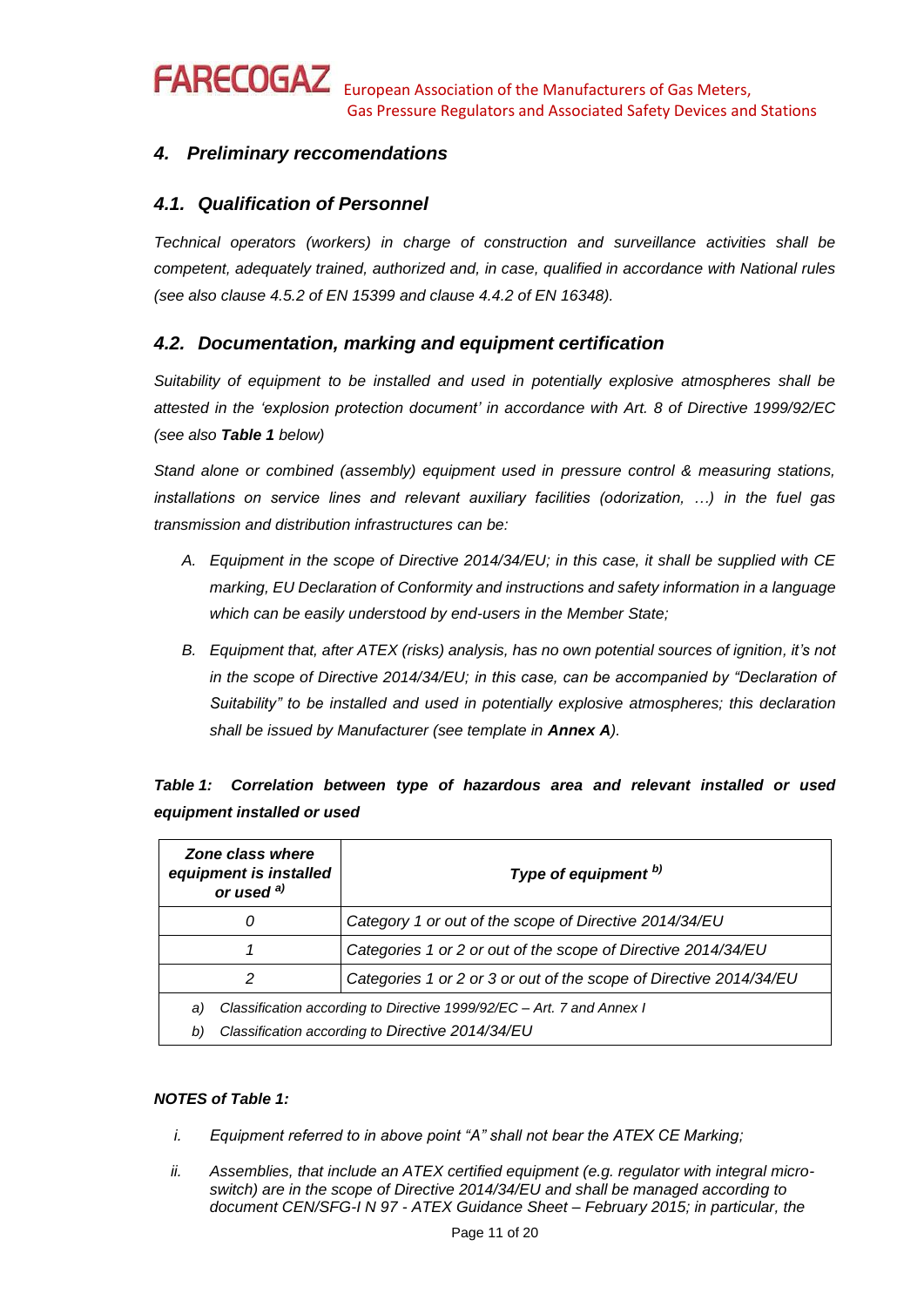*"manufacturer of the assembly" delivers an EC Declaration of Conformity and ATEX Instructions (operating, maintenance, etc.);* 

- *iii. Final user, who combines/assembles the different pieces of equipment cannot be considered as a "manufacturer of the assembly"; however, the final user shall record risks and protection measures taken in the 'explosion protection document' in accordance with Art. 8 of Directive 1999/92/EC;*
- *iv. the fuel gas pressure control & measuring stations, installations on service lines and relevant auxiliary facilities (odorization, …) in accordance with ENs 12186 / 1776 and 12279 are classified as "installation" (ref. ATEX 2014/34/UE Guidelines – 1st Edition - April 2016); consequently, they are out of the scope of Directive 2014/34/EU and shall not bear the ATEX CE Marking.*

# *4.3. Spare parts*

*Spare parts for equipment installed in stations/installations/auxiliary facilities subject of this document (in or out of the scope of Directive 2014/34/EU) shall have adequate requirements to guarantee original safety performances; conformity with such requirements shall be declared by spare parts manufacturer (ref. CEN/SFG-I N 97 - ATEX Guidance Sheet – February 2015).* 

# *4.4. Authorization to access*

*According to also National rules (when existing), technical operators shall be authorized in advance by Responsible for the workplace or his/her delegate to be able to access to workplaces, subject of this document.* 

*In case such authorization is implemented by means of a permit-to-work form, counterfeit of this document engages the technical operators to undertake to stick to what has been written. Such document can be managed and accepted also in electronic format.* 

*The permit-to-work form shall clearly indicate at least the following details:*

- − *identification of the personnel (technical operators) who has been authorized,*
- − *where exactly the work is to be carried out (workplace location);*
- − *clear identification of the work to be undertaken;*
- when the work will begin and when it is expected to end (start/end of work);
- − *hazards identification and precautions necessary to be undertaken*
- − *the precautions should sign on to show*
- − *acceptance, confirming understanding and signature of authorized personnel. .*

*In case construction or surveillance activity is made by employees of organization that is owner of workplace, permit-to-work can be replaced by internal organisational measures (e.g. written instructions issued by the employer).*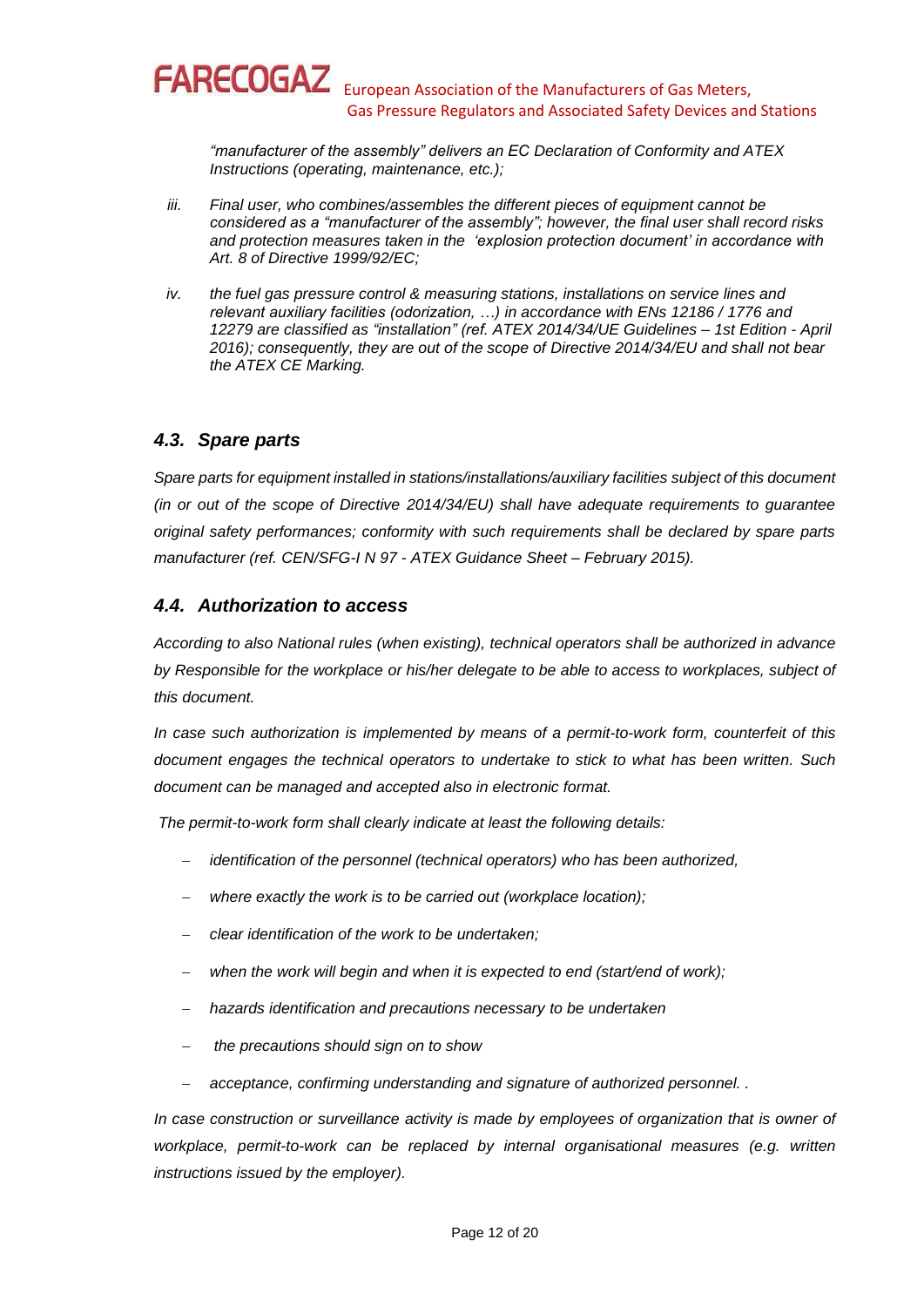*For specific organizational requirements, Responsible for the workplace can coordinate with one or more manager of specialty (e.g. civil, electric, electronic, pneumatic, …) to put in place the authorization system and/or permit-to-work for surveillance activities concerning the relevant specialties.*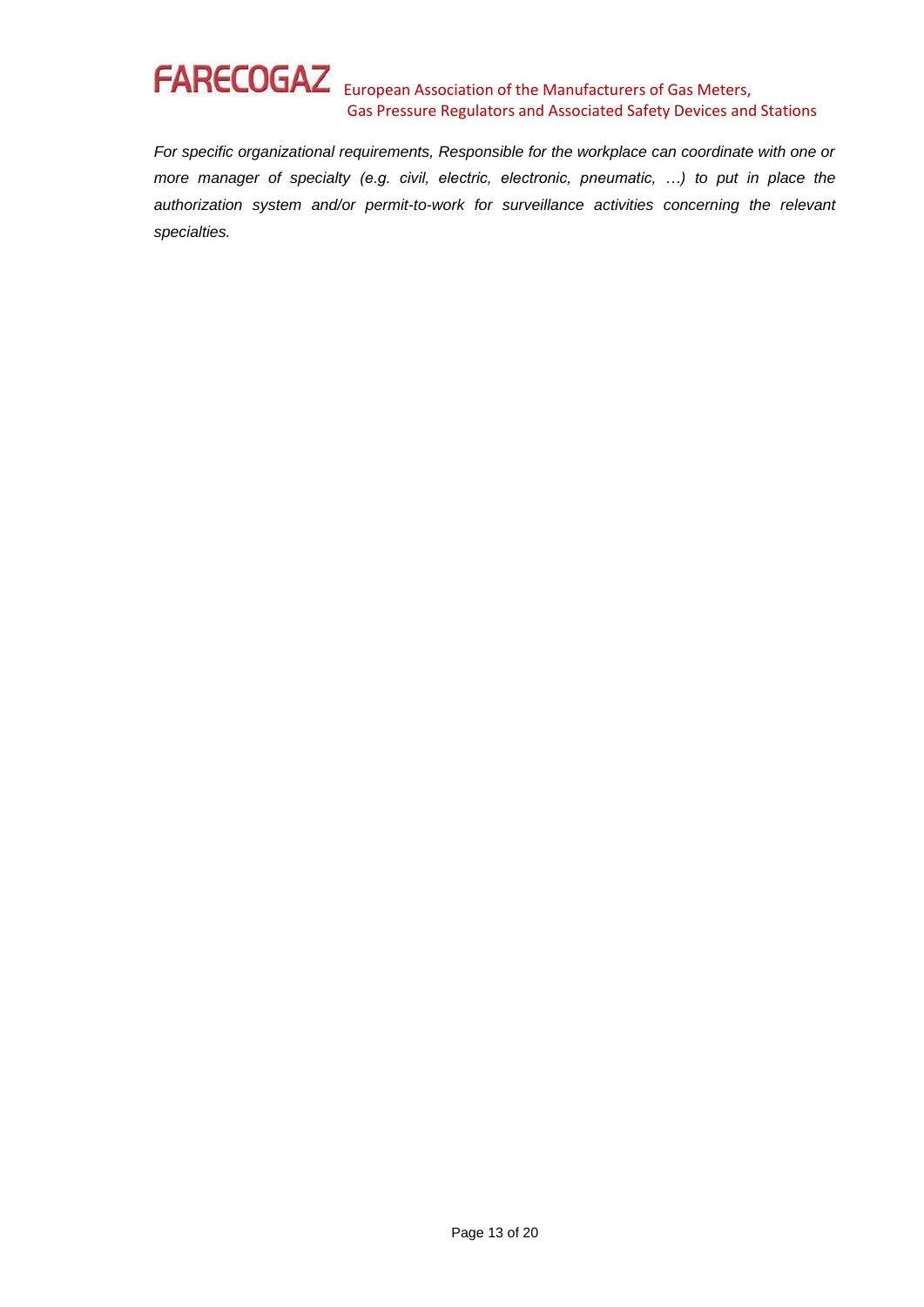# *5. Duties*

# *5.1. Duties of employer or his appointed delegate*

*Employer or his appointed delegate in the framework of this document (e.g. Responsible for the workplace), has in charge to implement the actions hereinafter detailed.* 

- *a) Prevent the formation of explosive atmospheres; if nature of the activity does not allow that, to avoid the ignition of explosive atmospheres, or to mitigate the detrimental effects of an explosion;*
- *b) Draw and keep update the 'explosion protection document' in accordance with Art. 8 of Directive 1999/92/EC;*
- *c) Classify the workplaces, where the explosive atmospheres may arise, into zones in accordance with Annex I of the Directive 1999/92/EC;*
- *d) Establish main precautionary measures to be complied with against identified risks;*
- *e) Coordinate the implementation of all measures concerning workers' health and safety when workers of several employers are present in the same workplace or in the areas nearby the workplace;*
- *f) Establish the behaviour/working rules to be complied with when potentially dangerous situation occurs;*
- *g) Train own employees (workers) charged for any activity to be carried out inside workplace, subject of this document;*
- *h) Notify specific risks and behaviour rules to technical operators charged for any activity to be carried out inside workplace, subject of this document;*

*The above principles are normally detailed in the permit-to-work form or in equivalent document foreseen by internal organisational measures, released and delivered to technical operators by the employer or his appointed delegate.* 

*NOTE: the technical operator should be made aware of provisions in this form/equivalent document and should sign it before entering and/or start of work at the workplace.* 

# *5.2. Duties of technical service*

 $\overline{a}$ 

*Organization of technical service has in charge to comply with actions hereinafter detailed.* 

*a) Establish the necessary competence for technical operator charged to carry out one or more construction and/or surveillance activities for a specific gas equipment or a series of specific gas equipment<sup>1</sup>*

<sup>1</sup> For this purpose, information has to be taken in consideration, that Manufacturer of specific gas equipment or series of specific gas equipment details in the Instruction Manual, according to clause 7 of EN 1127-1.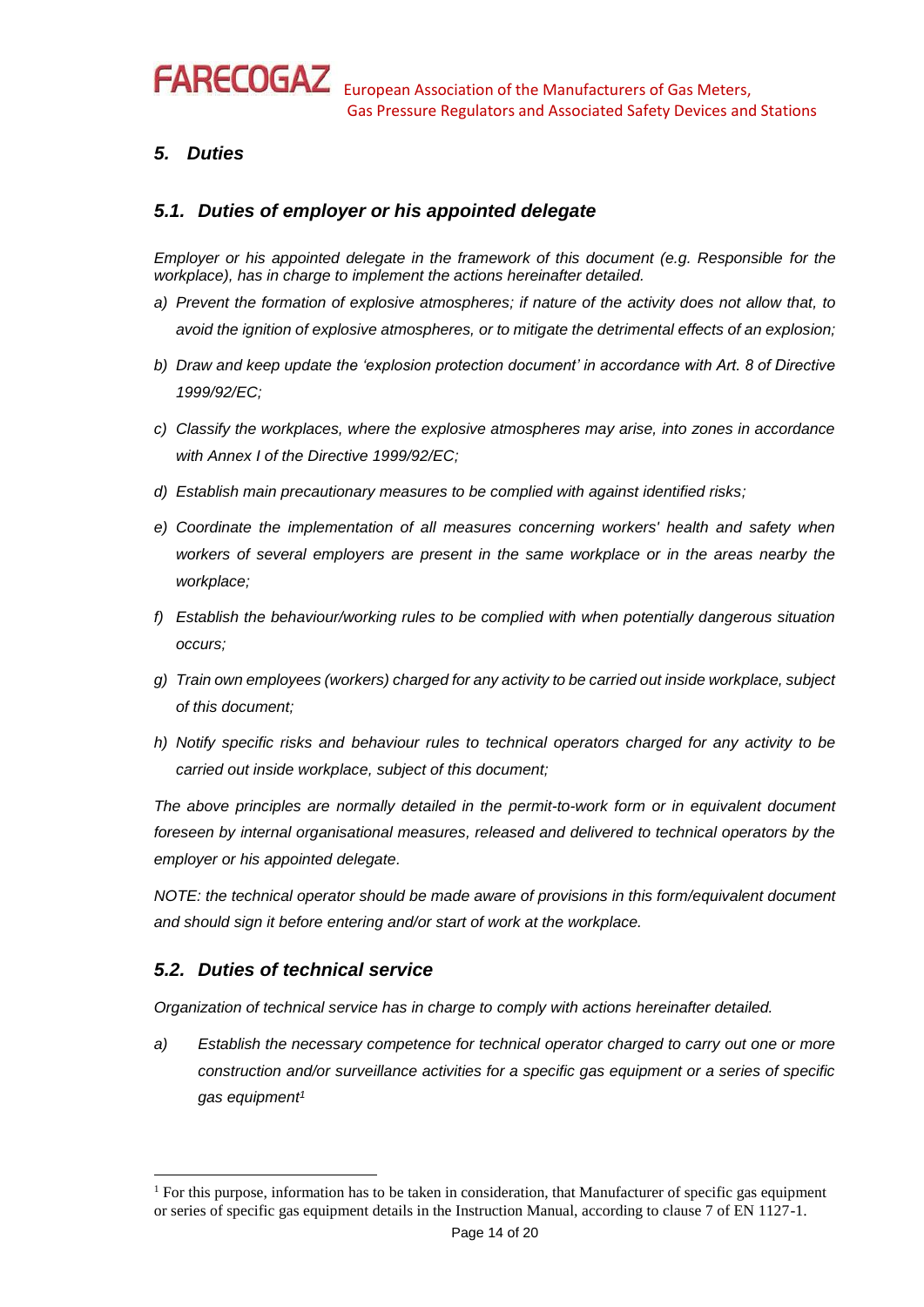- *b) Provide technical operator with appropriate training specifically on the protection against the risk of explosions or take other equivalent measures in order to ensure the competence requested in the previous item "a".*
- *c) Evaluate the effectiveness of the actions taken detailed in the previous item "b". The evaluation of the effectiveness of the actions taken may be implemented by a qualification of the technical operator in accordance with applicable National practice where existing or via the methods indicated in clause 6 of EN ISO 9001.*
- *d) Maintain appropriate records of education, training, skills and experience of technical operator.*
- *e) Provide technical operators with the specific and comprehensive written instructions on how to carry out construction and/or surveillance activities in such a way as to avoid any dangerous situation.*
- *f) Provide technical operators with a portable fuel gas detector with suitable features to class*  zone and to fuel gases or vapour to be detected, capable to emit appropriate alarm when the *concentration of flammable gas/vapour reaches the limit of care threshold <sup>2</sup> or establish alternative safety measures of equivalent effectiveness. Reference values for setting of limit of care threshold of portable detector:* 
	- − *ranging from LFL* <sup>−</sup> *UFL [%] 4* <sup>−</sup> *16 for natural gas;*
	- − *ranging from LFL* <sup>−</sup> *UFL [%] 1* <sup>−</sup> *10 for propane;*
	- − *ranging from LFL* <sup>−</sup> *UFL [%] 1* <sup>−</sup> *9 for butane;*

 $\overline{a}$ 

- − *ranging from LFL* <sup>−</sup> *UFL [%] 1* <sup>−</sup> *12 for tetrahydrothiophene (THT) and mercaptans mixtures (odorant liquids);*
- − *ranging from LFL* <sup>−</sup> *UFL [%] 1* <sup>−</sup> *10 for mercaptans/sulphides mixtures (odorant liquids). NOTE: it's recommended to use devices with possibility of continuous measurement*
- *g) Establish appropriate periodical functional control and periodical calibration for portable detector in accordance with the relevant standard and taking into account the recommendation of the manufacturer.*
- *h) Require that technical operators when entering or working inside workplaces as per this document:* 
	- − *comply with the specific rules established by the responsible for the workplace and the provisions detailed in the permit-to-work form;*
	- − *be provided with appropriate working clothes, personal protective equipment and work equipment established by their own organization, and suitable for workplace and activity to be done; such requirements shall be detailed in the Risk Assessment Documents, released by their own organization (ref.: Directive 89/391/EEC and effective National laws);*
	- − *wear a suitable portable fuel gas detector in 'switch on' status and comply with requirements for the proper use, detailed by the manufacturer;*

<sup>&</sup>lt;sup>2</sup> In case of use inside an underground station, portable detector shall always be "continuous measurement" type.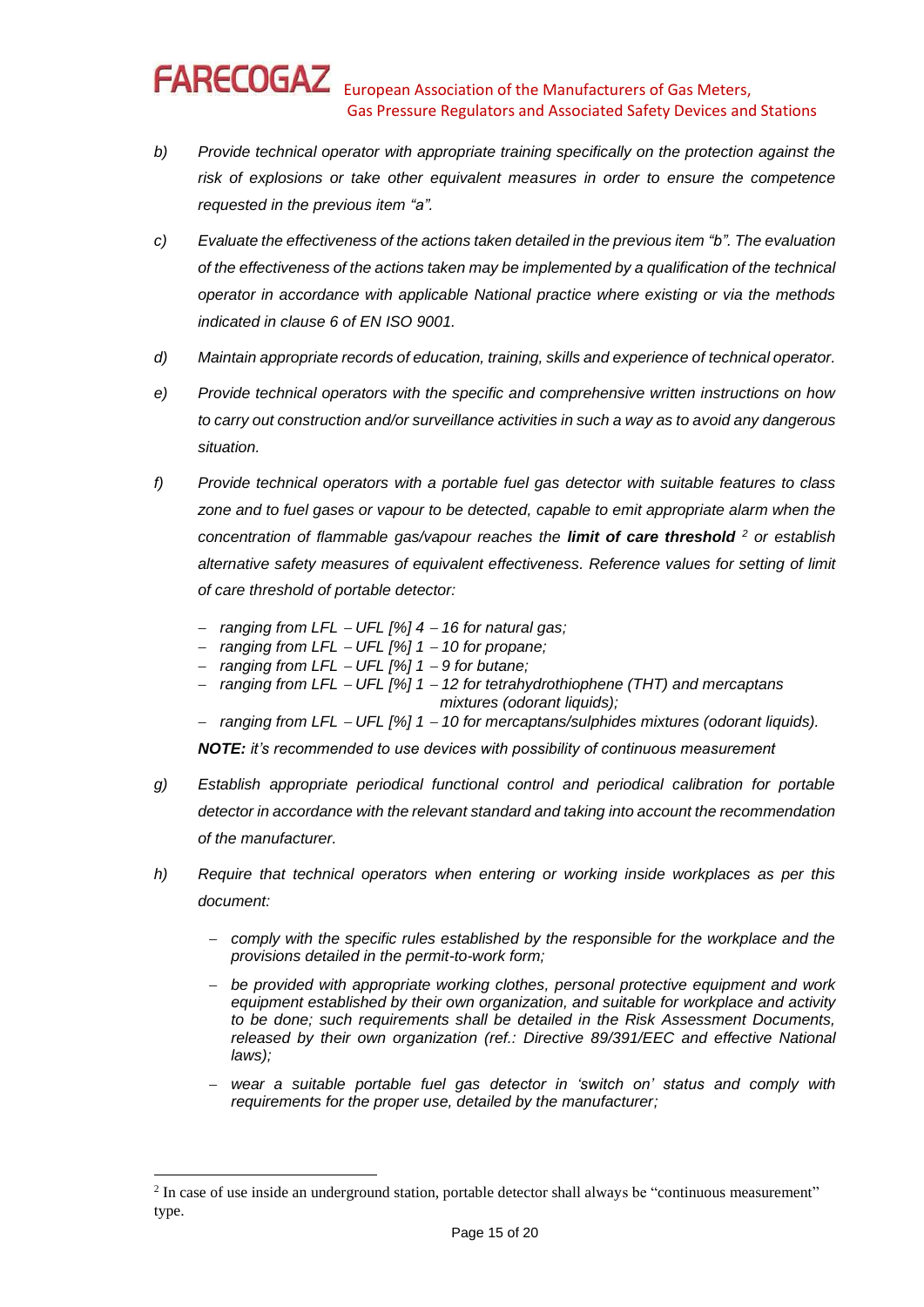- − *carry out installation and/or specific surveillance activities in compliance with any specific safety procedure suggested by the manufacturer of fuel gas equipment;*
- − *install and/or commission only gas equipment in compliance with the requirements showed in Table 1;*
- − *in case of emergency situation (potentially dangerous situation) stop any further working activities and comply with the specific rules established by the Responsible for the workplace.*
- *i) Establish specific behaviour rules for technical operators when a potentially dangerous situation occurs and, in particular, the type of work equipment (ref.: Annex II – Point B of Directive 1999/92/EC) that can be used for specific type/specified series of gas equipment installed in the workplaces, subject of this document, in case of potentially dangerous situation.*

# *5.3. Duties of technical operator*

*Technical operator when entering/working at workplaces as per this document should comply with the provisions hereinafter detailed.* 

- *a) Carry out his working activities in compliance with the behaviour regulations established by the responsible for the workplace and detailed in the permit-to-work form, when foreseen, and engage to undertake to stick to what has been written. Signature (paper or by electronic IT tools) of technical operator confirms engagement to follow the established regulations.*
- *b) Fasten in his/her hands or belt (fixed on worn work clothes),or carry on shoulder strap the portable fuel gas detector after switching on and verifying the date of use is within its calibration period, according to instructions from manufacturer.*
- *c) Use only appropriate working clothes, personal protective equipment and work equipment according to the Risk Assessment Documents, released by their own organization (ref.: Directive 89/391/EEC and effective National laws).*
- *d) Use devices/working equipment and tool according to requirements of Annex A – EN 1127- 1:2011.*
- *e) Operate under continuing control of suitable portable fuel gas detector.*
- *f) Carry out the specific activities on gas equipment complying with the procedure suggested by the manufacturer of the gas equipment.*
- *g) Install and/or to commission only gas equipment in accordance with the requirements of Table 1.*
- *h) Stop any further activities and switch off any electric/electronic working equipment when an alarm of portable detector occurs, or leakage of odorant liquid is detected by olfactory means (smell), and activate the emergency procedures (see also clause 6)*
- *i) Re-start any activity only after authorization of responsible for the workplace, who has in charge to check that the source of fuel gas emission has been traced and all necessary*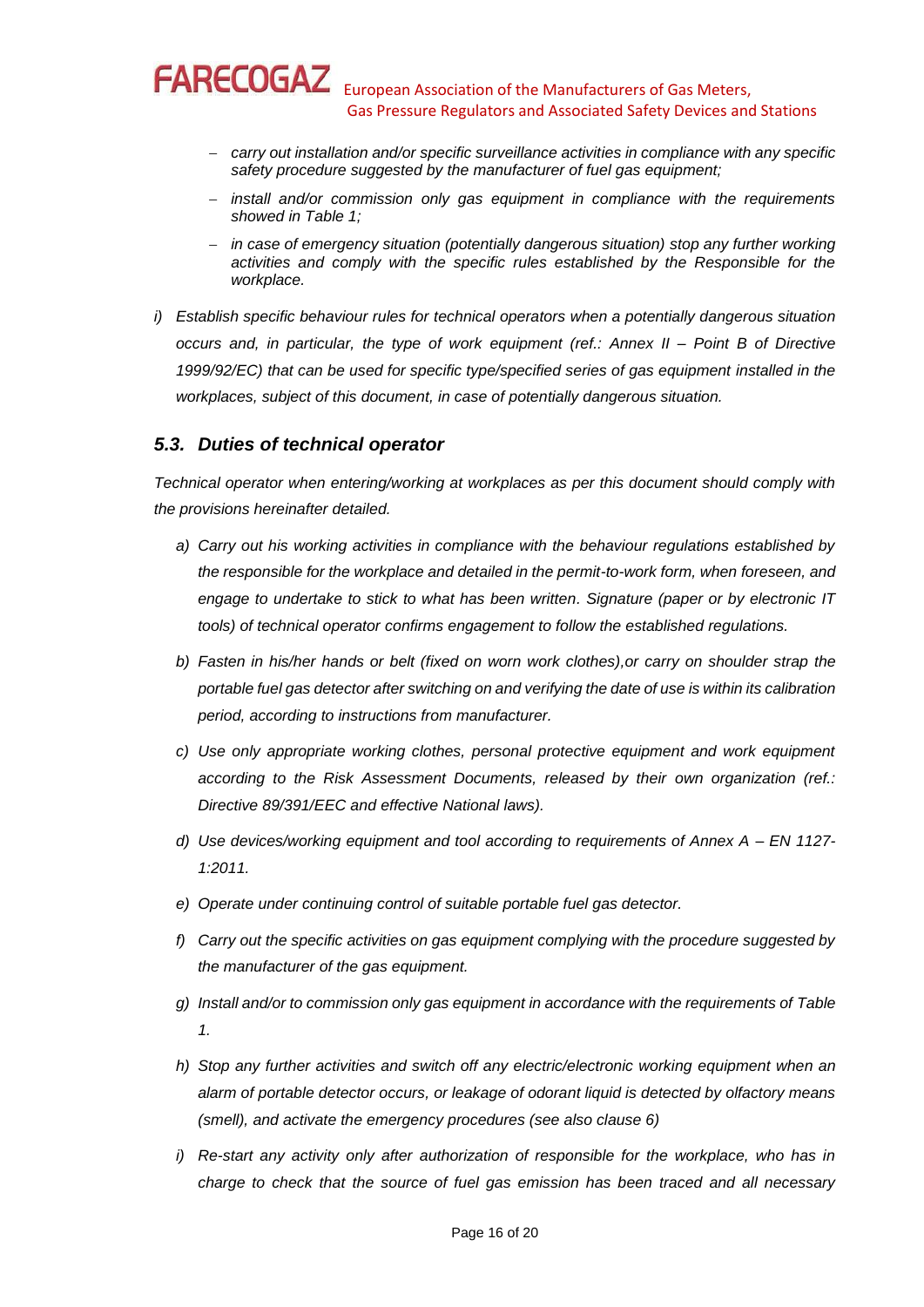

*measures to avoid any further presence of potential explosive atmosphere in the workplace have been adopted.*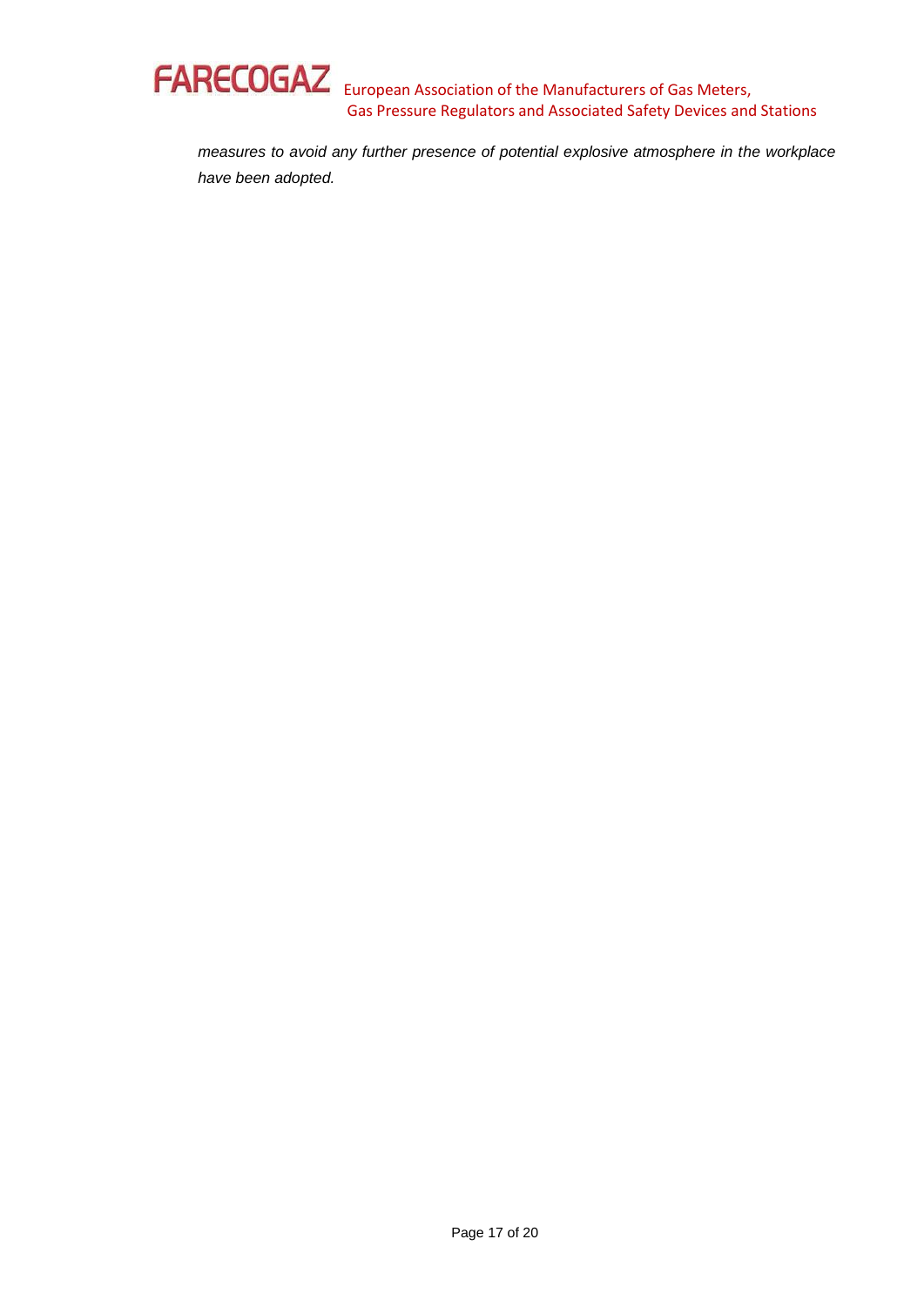# *6. Specific obligations of technical operator in case of potentially dangerous situations (emergency)*

*In case of alarm signal from fuel gas detector, the technical operator has to do the following actions:* 

- − *To stop activity and disable sources of ignition and/or eliminate the emission source, when it is considered that this action is possible without risk to one's or another's safety;*
- − *To cut off immediately any electrical supply from outside;*
- − *To move away from the danger zone;*
- − *To urgently advice the responsible for the workplace;*
- − *to comply with the specific rules established by the responsible for the workplace and the provisions detailed in the permit-to-work form.*

*When entering to workplace in potentially dangerous situation, the technical operators have to (see also Clause 5.3):* 

- − *comply with the specific rules established by the responsible for the workplace and the provisions detailed in the permit-to-work form;*
- − *be provided with appropriate working clothes, personal protective equipment and work equipment/tools, established by their own organization and suitable for workplace and activity to be done (see Annex II of the Directive 1999/92/EC), according to the Risk Assessment Documents (ref.: Directive 89/391/EEC and effective National laws).*
- − *wear a suitable portable fuel gas detector in 'switch on' status and comply with requirements for the proper use, detailed by the manufacturer.*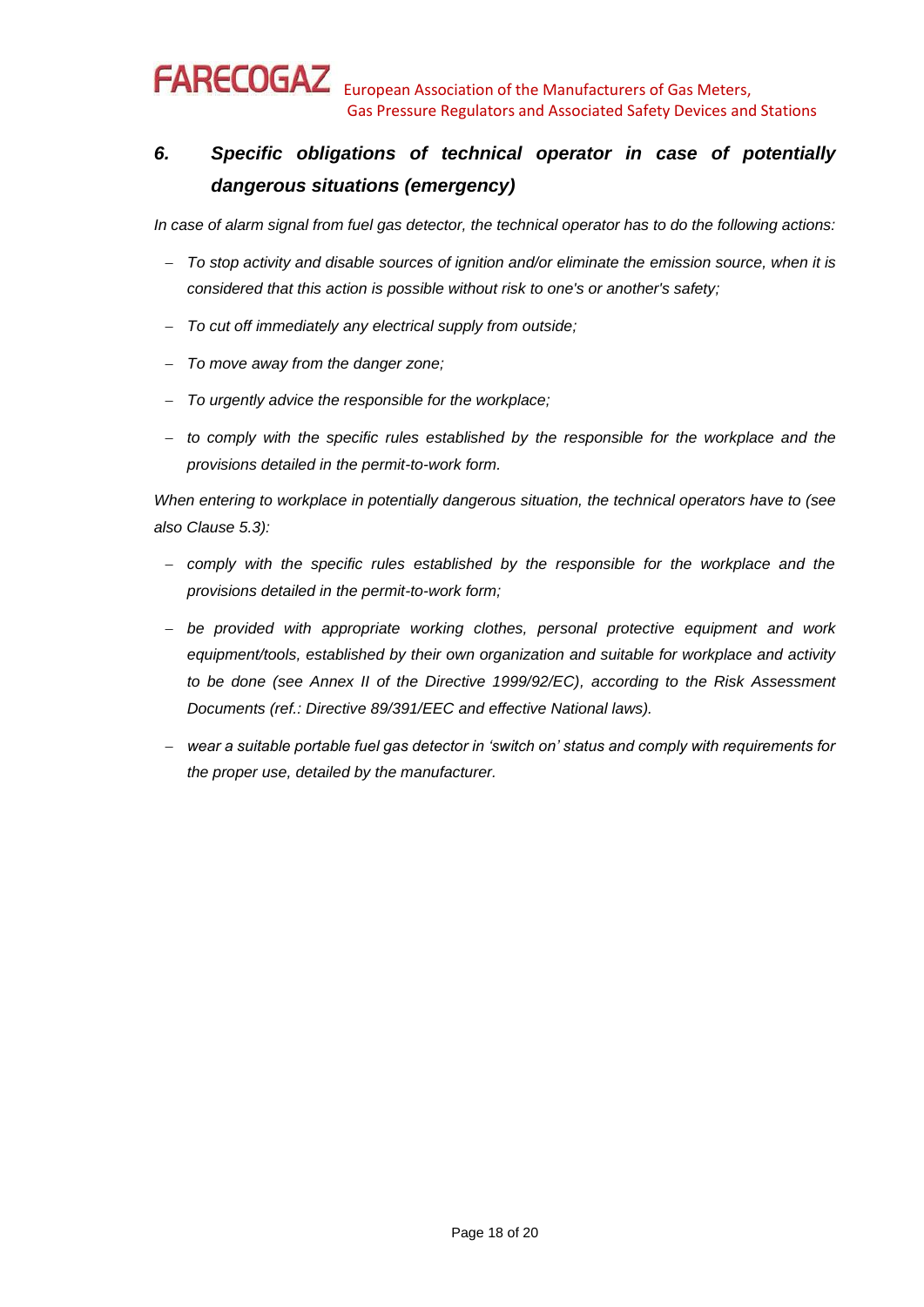

# *Bibliography*

*2004/22/EC - Directive of the European Parliament and of the Council of 31 March 2004 on measuring instruments* 

*2008/98/EC –Directive of the European Parliament and of the Council of 19 November 2008 on waste and repealing certain Directives* 

*Draft document of European Commission on in-service inspection of pressure equipment in Europa – An overview current practice*

*EN 13306 - Maintenance - Maintenance terminology*

*CEN/TR 16478 - Surveillance from first commissioning on measuring devices used in natural gas supply to the installations of the activities under the Directive 2003/87/EC establishing a scheme of CO2 emissions trading* 

*DVGW G 280-1- Gasodorierung (Gas odorization)*

*UNI 9463 - Impianti di odorizzazione e depositi di odorizzanti per gas combustibili impiegati in usi domestici e similari* 

- − *Parte 1. Termini e definizioni*
- − *Parte 2. Impianti di odorizzazione – Progettazione, costruzione, collaudo e sorveglianza*
- − *Parte 3. Depositi di odorizzanti – Progettazione, costruzione ed esercizio*

*(Odorisation plants and odorant storages for combustible gases employed in domestic or similar uses – Part 1. Term and definitions – Part 2. Odorisation plants – Design, construction, testing and surveillance – Part 3. Design, construction and operating criteria)*